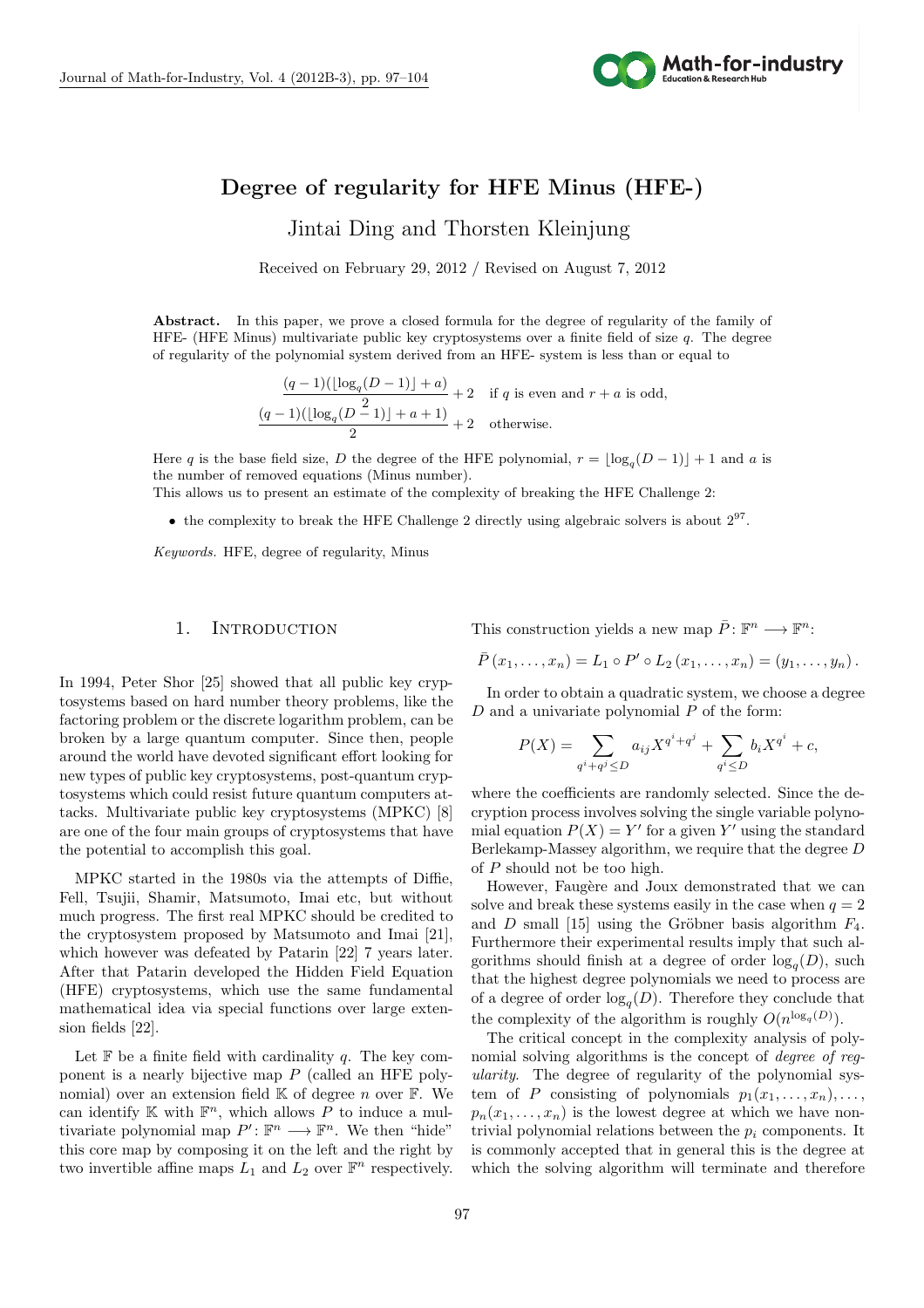it is used to parameterize the complexity of the algorithm. Bardet, Faugère and Salvy [1] gave an asymptotic estimate formula for the degree of regularity of random or generic systems. Granboulan, Joux and Stern sketched a new way to bound the degree of regularity in the case  $q = 2$  using an approach to lift the problem back to the extension field K, an idea, which first appeared in the works of Kipnis and Shamir [18] and Faugère and Joux [15]. They managed to describe a connection of the degree of regularity of the HFE system to the degree of regularity of a lifted system over the big field. With additional assumptions, they obtained heuristic asymptotic bounds in the case  $q = 2$ , which leads to the conclusion that for  $D = O(n^{\alpha})$ ,  $\alpha \geq 1$ , the complexity of Gröbner basis solvers for the corresponding HFE systems is quasi-polynomial. Due to the additional assumptions, the problem to derive any definitive general bounds on the degree of regularity for general *q* and *n*, or on the asymptotic behavior of the degree of regularity was not resolved.

The work in [13] seems to suggest that HFE systems over a field of odd characteristic could resist the attack of Gröbner basis algorithms even when  $D$  is very small. Their rationale is supported by some abstract algebraic geometry argument related to the usage of field equations. This suggests that the previous results are not necessarily right for fields other than *GF*(2).

In the case of general *q*, Dubois and Gama [14] made a big step by setting a rigorous mathematical foundation for the arguments in [17]. They also derived a new inductive method to compute the degree of regularity over any field. Following the work of [14], and using a similar idea as in [17] — roughly that one can bound the degree of regularity of a system by finding a bound for certain simpler subsys $tems - in [9]$ , a new simple closed formula was found for the degree of regularity for all HFE systems for any field using a completely new constructive proof method. They constructively proved the upper bound of the degree of regularity as an explicit function of *q* and *D*. Such explicit formulas enable them to draw conclusions about the upper bound complexity of inverting the system using Gröbner basis methods.

In the paper [9], a strong conjecture is presented on the lower bound of the degree of regularity for the case of odd *q* of size  $\Omega(n)$ , which implies that to invert the related systems algebraically is actually exponential.

Following the same mathematical approach [5], it is actually proven that in the case of the Square system, i.e.,  $P(X) = X^2$ , for an odd prime *q* which was proposed in [2], the degree of regularity is exactly *q*.

This theorem therefore allows to draw the conclusion: **Inverting Square systems algebraically is exponen**tial, when  $q = \Omega(n)$ , where *n* is the number of vari**ables of the system.**

This proves the conjecture in [9], though it does not answer the question about the cases other than Square systems. However common sense tells us that the conjecture is very likely to be true for all generic HFE cases, since Square systems are the simplest among all.

### 98 *Journal of Math-for-Industry, Vol. 4 (2012B-3)*

# 1.1. OUR CONTRIBUTION IN THIS PAPER

We consider the so called HFE- system, where the public key is derived by removing *a* polynomials:

$$
\bar{P}^- = (p_1, \ldots, p_{n-a}).
$$

Such a variant is normally used for signatures like in the case of Sflash but can be used for encryption if *a* is small.

The main contribution of this paper is a closed mathematical formula for the degree of regularity for the HFEsystems. This work is closely related to the new method used in studying the security of Sflash-V3 [12].

We prove that: *The degree of regularity of the HFEsystem above is at most 1)*

$$
\frac{(q-1)(\lfloor \log_q(D-1)\rfloor +a)}{2} +
$$

*if q is even and*  $r + a$  *is odd (where*  $r = \lfloor \log_q(D-1) \rfloor + 1$ *)*;

+ 2*,*

$$
\frac{(q-1)(\lfloor \log_q(D-1)\rfloor+a+1)}{2}+2,
$$

*otherwise.*

*2)*

As far as we know, our work is the first to give a bound for degree of regularity for HFE- systems (or any Minus system), and therefore shows a bound for the complexity of the related algebraic attacks on HFE- systems. Clearly from the point of view of cryptography, this result should have significant implications in many related areas. Furthermore, we use this estimate to give an estimate of algebraic attacks on the HFE Challenge 2 designed by Patarin. We conclude that *the complexity to break HFE Challenge 2 directly using algebraic solvers is about* 2 <sup>97</sup>. Furthermore our results demonstrate that the claims in [3] are far from being correct.

This paper is organized as follows. We will first introduce HFE and Square cryptosystems in the section below. In Section 3, we review the definition and basic properties of the degree of regularity from [14, 9]. In Section 4, we will prove the main theorem that gives the upper bounds for the degree of regularity of HFE- systems and derive the complexity of the Gröbner basis attacks on the HFE Challenge 2.

#### 2. PREVIOUS RESULTS

#### 2.1. HFE systems and Square systems

Let  $\mathbb F$  be a finite field of order  $q$  and  $\mathbb K$  a degree  $n$  extension of F. Any map from K to K can be expressed **uniquely** as a polynomial function with coefficients in K and degree less than  $q^n$ , namely

$$
P(X) = \sum_{i=0}^{q^{n}-1} a_i X^i, \quad a_i \in \mathbb{K}.
$$

Denote by  $deg_{\mathbb{K}}(P)$  the degree of  $P(X)$ .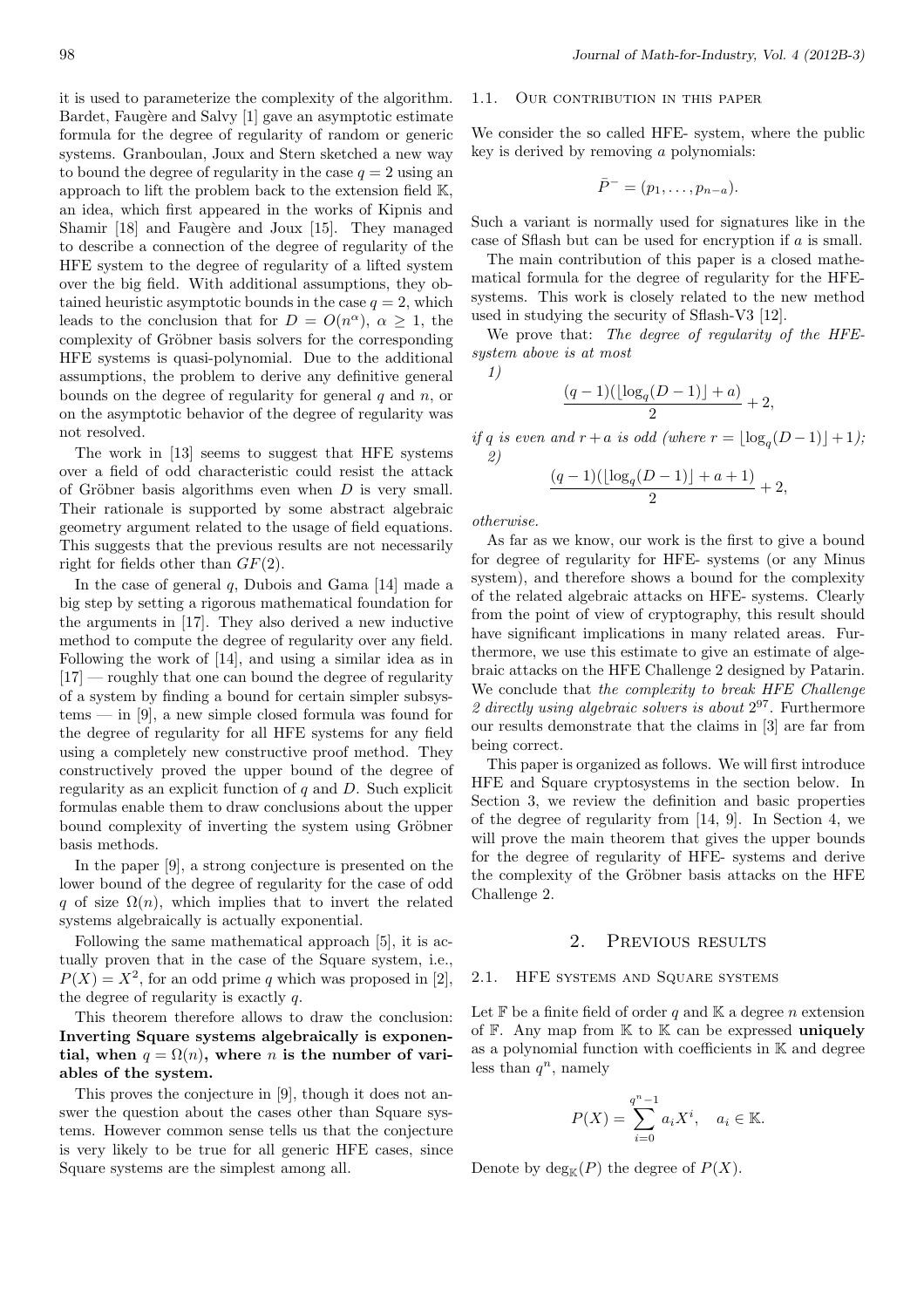Let  $\phi$  be a map which identifies K and  $\mathbb{F}^n$ :

$$
\begin{aligned} &\mathbb{F}^n\overset{\phi}{\longrightarrow}\mathbb{K},\\ &\mathbb{K}\overset{\phi^{-1}}{\longrightarrow}\mathbb{F}^n. \end{aligned}
$$

Then we can build a new map  $P' : \mathbb{F}^n \to \mathbb{F}^n$ 

$$
P'(x_1,...,x_n) = (p_1(x_1,...,x_n),...,p_n(x_1,...,x_n))
$$
  
=  $\phi^{-1} \circ P \circ \phi(x_1,...,x_n),$ 

which is essentially *P* but viewed from the perspective of  $\mathbb{F}^n$ .

In this case, again each component  $p_i(x_1, \ldots, x_n)$  can be expressed **uniquely** as a polynomial in the  $x_j$  such that the highest power of  $x_j$  ( $j = 1, ..., n$ ) is not more than  $q$ . This is due to the fact that  $x_j^q = x_j$  over F. Denote by  $\deg_{\mathbb{F}}(P)$  the maximum of the degrees of the components  $p_i$ of *P ′* .

In some way, we can say that these are two different ways of defining the degree for  $P$ , the degree over  $K$  and the degree over  $\mathbb{F}$ . For example, the functions  $X^{q^i}$ ,  $i < n$ , are all linear viewed from the point of  $\mathbb{F}^n$ . Thus

$$
\deg_{\mathbb{F}}(X^{q^i}) = 1 \quad \text{while} \quad \deg_{\mathbb{K}}(X^{q^i}) = q^i.
$$

In general the degree over  $\mathbb F$  of the monomial  $X^d$  will be the sum of the coefficients in the base *q* expansion of *d* or the *q*-Hamming weight of *d*. Therefore the degree of *P* over F is the same as the maximum of the Hamming weights of all monomial terms of *P*(*X*).

An F-degree 2 or F-quadratic function from  $K$  to  $K$  is thus a polynomial all of whose monomial terms have exponent  $q^{i} + q^{j}$  or  $q^{i}$  or 0 for some *i* and *j*. The general form of an F-quadratic function is

$$
P(X) = \sum_{i,j=0}^{n-1} a_{ij} X^{q^i + q^j} + \sum_{i=0}^{n-1} b_i X^{q^i} + c.
$$

The function  $P(X)$  with a fixed low K-degree is used to build the HFE multivariate public key cryptosystems. Originally the case  $q = 2$  was considered, which is very different from general *q*, especially, when *q* is an odd prime.

The simplest form of an F-quadratic function is

$$
P(X) = X^2,
$$

which will give us the so called Square system. Surely if  $q = 2$ , this map is actually of degree one over  $\mathbb{F}$  as explained above.

For constructing a system of Square HFE-type, just as in the case of an HFE system itself, we build a map  $\overline{P}$  from an  $\mathbb{F}\text{-}\text{quadratic map }P$ , where the nature of  $P$  is hidden by pre- and post-composition with invertible affine linear maps  $L_1, L_2 \colon \mathbb{F}^n \to \mathbb{F}^n$ :

$$
\bar{P}=L_1\circ P'\circ L_2.
$$

# $2.2.$  ALGEBRAIC SOLVERS – GRÖBNER BASIS ATTACKS

The most successful attack on HFE systems is to apply the improved Gröbner basis algorithms  $F_4$  and  $F_5$  to solve the system

$$
\bar{p}_1=y_1,\ldots,\bar{p}_n=y_n.
$$

In general, the transformations  $L_1$  and  $L_2$  do not change the degree of regularity (see below) of the system, therefore we only need to consider the case  $p_1 = 0, \ldots, p_n = 0$  where the  $p_i$  are the component functions of  $P' = \phi \circ P \circ \phi^{-1}$ .

A key step of the Gröbner basis algorithm consists in searching combinations  $\sum_i g_i p_i, g_i \in \mathbb{F}[x_1, \ldots, x_n],$  such that the degrees of the summands  $g_i p_i$  are equal and the degree of this combination is lower than the degrees of its summands. Denoting by  $g_i^h$  the highest degree term of  $g_i$  and analogously for  $p_i$  we get that the combination of highest degree terms  $\sum_i g_i^h p_i^h$  is zero. The key moment in the calculation occurs when such combinations are *nontrivial*. These non-trivial relations will very likely generate mutants (see [6, 7, 20]), which are instrumental in solving the system. Obviously the combinations

$$
p_i^h p_j^h - p_j^h p_i^h \notag \\
$$

are tautologically zero and the equation

$$
((p_i^h)^{q-1} - 1)p_i^h = 0
$$

is just a result of the identity  $x^q = x$  in  $\mathbb{F}$ . A non-trivial relation is one that does not arise from these trivial identities. The degree at which the first non-trivial relation occurs is called the *degree of regularity*. Extensive experimental evidence has shown that the algorithm in general will terminate at or shortly after the degree of regularity, in particular, for the case of HFE systems. The algorithm will never finish before dealing with polynomials at the degree of regularity. Thus the calculation of the degree of regularity is crucial to understanding the complexity of the algorithm.

#### 3. Degree of Regularity

We will present the definition of the degree of regularity as defined in [14] and the main results in [14, 9]. Let

$$
{}_{n}A = \mathbb{F}[x_1,\ldots,x_n]/\left\langle x_1^q - x_1,\ldots,x_n^q - x_n\right\rangle.
$$

This is the algebra of functions over  $\mathbb{F}^n$ . Let  $p_1, \ldots, p_n$  be a set of quadratic polynomials in  $_nA$ . Denote by  $_nA_{\leq k}$  the subspace of  $_nA$  consisting of functions representable by a polynomial of degree less than or equal to *k*.

For all *j* we have a natural map  $\psi_j: nA \leq j^n \to nA \leq j+2$ given by

$$
\psi_j(a_1,\ldots,a_n)=\sum_i a_i p_i,
$$

where

$$
{}_{n}A_{\leq j}{}^{n} = {}_{n}A_{\leq j} \times {}_{n}A_{\leq j} \times \cdots \times {}_{n}A_{\leq j}.
$$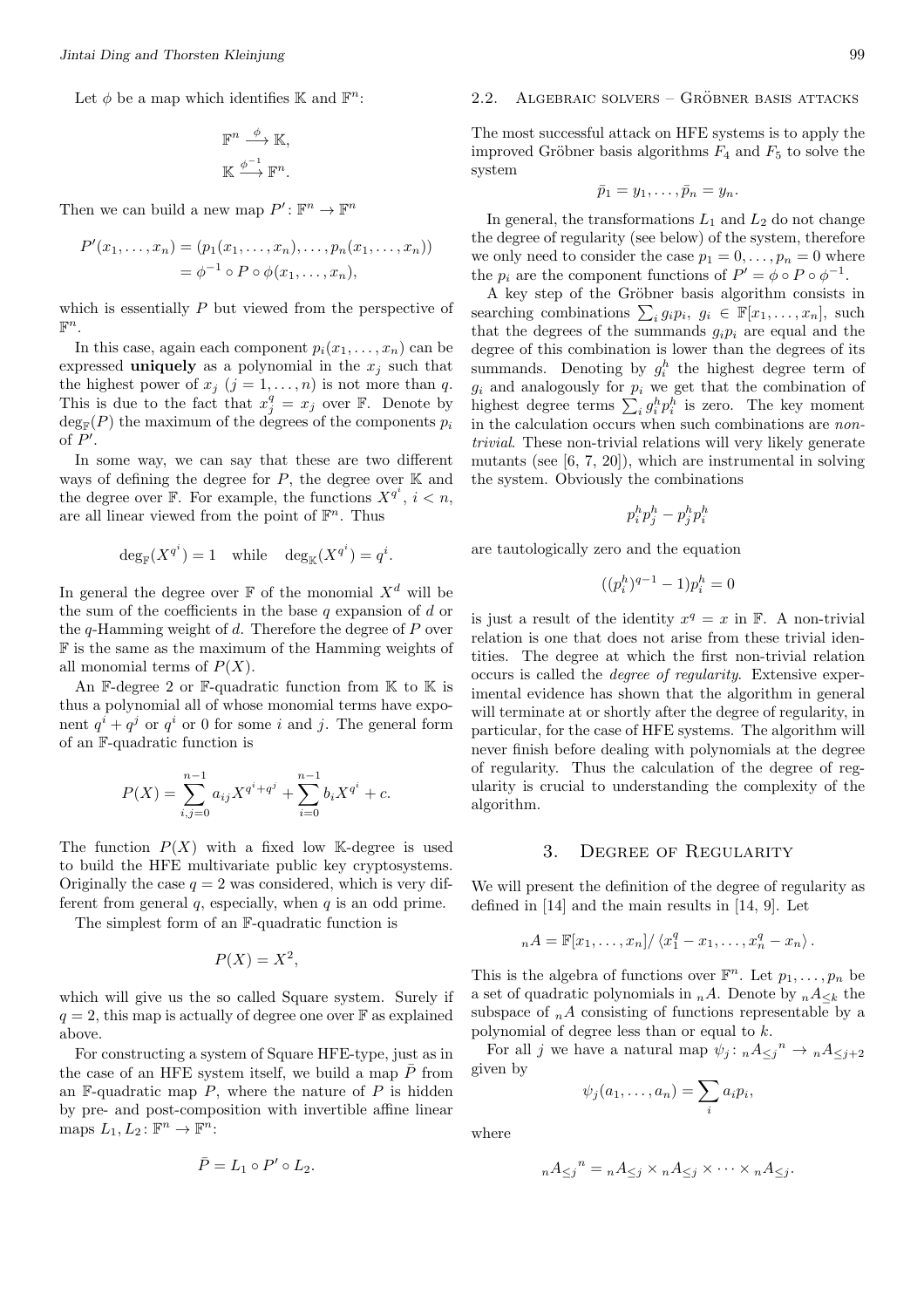If at least one of the  $a_i$  has degree *j* but  $\sum_i a_i p_i$  has degree less than  $j+2$ , we say that a "degree fall" occurs. Obviously we can have trivial degree falls of the form

$$
p_j p_i + (-p_i)p_j = 0
$$
 or  $(p_i^{q-1} - 1)p_i = 0.$ 

The *degree of regularity* of the set  $\{p_1, \ldots, p_n\}$  is the smallest degree at which a non-trivial degree fall occurs. Obviously we can restrict our attention to the highest degree terms in the *a<sup>i</sup>* and work modulo terms of smaller degree. Mathematically this means working in the associated graded ring

$$
{}_{n}\mathcal{B} = \mathbb{F}[x_1,\ldots,x_n]/\left\langle x_1^q,\ldots,x_n^q\right\rangle.
$$

The degree of regularity of the  $\{p_1, \ldots, p_n\}$  in  $_nA$  will be the first degree at which we find non-trivial relations among the leading components  $p_1^h, \ldots, p_n^h$  (considered as elements of  $n\mathcal{B}$ ). By leading component, we mean the highest degree homogeneous component of a multivariate polynomial.

Denote by  $n\mathcal{B}_k$  the subspace of  $n\mathcal{B}$  consisting of homogeneous elements of degree *k*. Consider an arbitrary set of homogeneous quadratic elements  $\{\lambda_1, \ldots, \lambda_n\} \subset B_2$ , which are linearly independent. For all *k* we have a natural map  $\phi_k: n\mathcal{B}_k^n \to n\mathcal{B}_{k+2}$  given by

$$
\phi_k(b_1,\ldots,b_n)=\sum_i b_i\lambda_i,
$$

where

$$
{}_{n}\mathcal{B}_{k}^{n}={}_{n}\mathcal{B}_{k}\times {}_{n}\mathcal{B}_{k}\times\cdots\times {}_{n}\mathcal{B}_{k},
$$

the direct product of n copies of  ${}_{n}B_{k}$ .

Let  ${}_{n}R_{k}(\lambda_{1},\ldots,\lambda_{n}) = \ker \phi_{k} \subset {}_{n}\mathcal{B}_{k}^{n}$ . The key here is that

$$
{}_{n}R(\lambda_1,\ldots,\lambda_n)=\bigoplus_{k}{}_{n}R_k(\lambda_1,\ldots,\lambda_n)\subset {}_{n}\mathcal{B}^n
$$

is also a module of the ring  $n\beta$ . The subspace of trivial relations  ${}_{n}Z_{k}(\lambda_{1},\ldots,\lambda_{n})\subset {}_{n}\mathcal{B}$  is generated by relations of the form:

- 1.  $b(0, \ldots, 0, \lambda_j, 0, \ldots, 0, -\lambda_i, 0, \ldots, 0)$  for  $1 \leq i < j \leq n$ ,  $k \geq 2$  where  $b \in n\mathcal{B}_{k-2}$ ;  $\lambda_j$  is in the *i*-th position and  $-\lambda_i$  is in the *j*-th position;
- 2.  $b(0, \ldots, 0, \lambda_i^{q-1}, 0 \ldots, 0)$  for  $1 \leq i \leq n, k \geq 2(q-1)$ and  $b \in {}_n\mathcal{B}_{k-2(q-1)}$ ; where  $\lambda_i^{q-1}$  is in the *i*-th position.

The space of non-trivial relations is the quotient space  $nR_k(\lambda_1,\ldots,\lambda_n)/nZ_k(\lambda_1,\ldots,\lambda_n)$ . From previous work, we know

**Definition 1.** The *degree of regularity* of  $\{\lambda_1, \ldots, \lambda_n\}$  is defined by

$$
D_{reg}(\{\lambda_1,\ldots,\lambda_n\}) =
$$
  
min{ $k | n Z_{k-2}(\{\lambda_1,\ldots,\lambda_n\}) \subsetneq n R_{k-2}(\{\lambda_1,\ldots,\lambda_n\})\}.$ 

Assuming the linear independence of the  $\lambda_i$ , the degree of regularity depends only on the subspace *V* generated by the  $\lambda_i$ , so we can simplify the notation by writing  $D_{reg}(V)$ for  $D_{\text{res}}(\{\lambda_1,\ldots,\lambda_n\})$ .

There are two important properties of the degree of regularity which were observed in [14].

**Property 1.** Let *V'* be a subspace of *V*. Then  $D_{reg}(V) \leq$  $D_{\text{reg}}(V').$ 

**Property 2.** Let  $K$  be an extension of  $F$ . Then  $D_{\text{reg}}(V_{\mathbb{K}}) = D_{\text{reg}}(V)$  where  $V_{\mathbb{K}} = V \otimes_{\mathbb{F}} \mathbb{K}$ .

Coming back to the case of an HFE system, let *P* be a quadratic map, *P ′* its associated map with component functions  $p_1, \ldots, p_n \in {}_nA$ , and let *V* resp.  $V^h$  be the vector spaces generated by  $p_1, \ldots, p_n$  resp. their leading components  $p_1^h, \ldots, p_n^h$ . Our goal is to find a bound for  $D_{reg}(V^h)$ .

We begin by extending the base field to K. When we extend  $_nA$  to  $_nA \otimes_{\mathbb{F}} \mathbb{K}$ , we pass from functions from  $\mathbb{F}^n$  to  $\mathbb F$  to functions from  $\mathbb F^n$  to K. Via the linear isomorphism  $\phi^{-1}$ : **K** → **F**<sup>*n*</sup>, we can show that this algebra is isomorphic to the algebra of functions from K to K which is simply  $\mathbb{K}[X]/\left\langle X^{q^n}-X\right\rangle [9].$ 

From elementary Galois theory [9] we know that the space  $V_{\mathbb{K}}$  corresponds under this identification with the space generated by  $P, P^q, \ldots, P^{q^{n-1}}$ .

Furthermore, if we filter the algebra  $\mathbb{K}[X]/\langle X^{q^n} - X \rangle$ by degree of functions over F, then the linear component is spanned by  $X, X^q, \ldots, X^{q^{n-1}}$ . We can show easily [9] that *the associated graded ring will be the algebra*  $n\mathcal{B}_\mathbb{K} = \mathbb{K}[X_1,\ldots,X_n]/\langle X_1^q,\ldots,X_n^q\rangle$  where  $X_i$  corresponds *to*  $X^{q^{i-1}}$ .

Let  $P_i$  denote the leading component of  $P^{q^i}$  in  $_n\mathcal{B}_{\mathbb{K}}$ . The space generated by the  $P_i$  is exactly  $V^h_{\mathbb{K}}$ , the subspace of  $n\mathcal{B}_{\mathbb{K}}$  generated by the  $p_i^h$ . Putting all the above together we get the following theorem.

**Theorem 1** ([14]). We have  $D_{req}(\{p_1, ..., p_n\})$  =  $D_{reg}(\{p_1^h, \ldots, p_n^h\}) = D_{reg}(\{P_0, \ldots, P_{n-1}\}).$ 

In [9], inspired by [14], there is a rigorous proof of the following theorem:

**Theorem 2.** *Let P be a quadratic operator of degree D. If*  $Q$ -Rank $(P) > 1$ *, the degree of regularity of the associated system is bounded by*

$$
\frac{(q-1)(\lfloor \log_q(D-1) \rfloor +1)}{2}+2,
$$

*where*  $Q$ -Rank $(P)$  *of a quadratic operator*  $P(X)$  *is the minimal rank of all quadratic forms spanned by*  $V_{\mathbb{K}}^h$ . If  $Q$ -Rank $(P) = 1$ *, then the degree of regularity is less than or equal to q.*

It is clear that this theorem gives an **upper bound** of the degree of regularity, and with some reasonable assumptions on the termination conditions, this gives us an upper bound of the complexity to break the related HFE systems algebraically. But to ensure the security of the systems against algebraic attacks, we actually need a lower bound. This one can prove in the case of Square systems [5].

**Theorem 3.** *Let P be a quadratic operator for the square system for a finite field of odd characteristic q. Then the degree of regularity of the associated system is equal to q.*

In the next section, we will deal with the HFE Minus systems.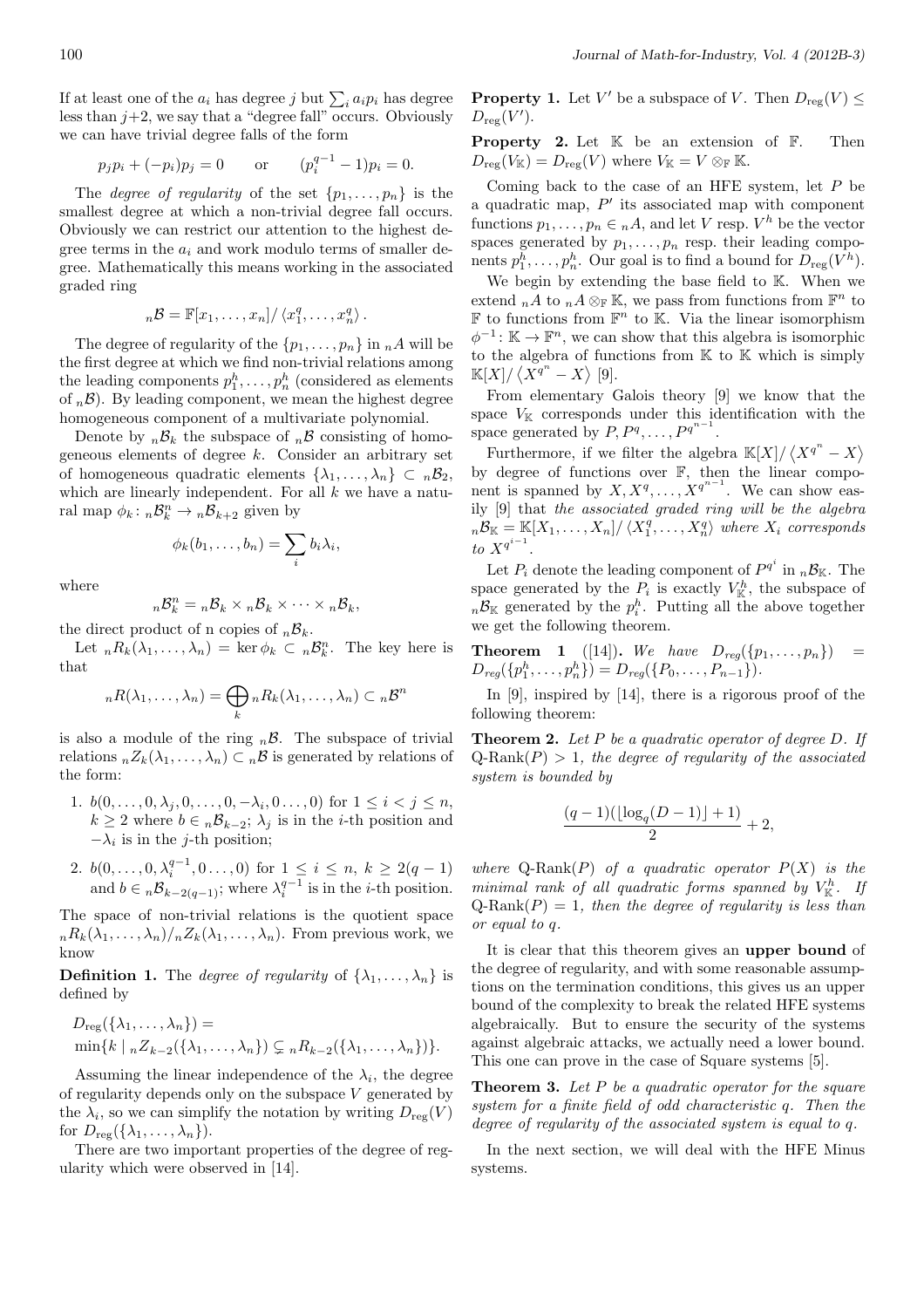# 4. The Degree of regularity of HFE-

Here, we assume that the polynomials  $p_i$  are linearly independent. Since the coefficients of *P* are randomly chosen, it is extremely unlikely that the  $p_i$  are linearly dependent.

Now let us recall the HFE Minus system. It is derived from an HFE system by removing *a* components and thus given by a set of  $n - a$  polynomials in *n* variables:

$$
\bar{P}^- = (\bar{p}_1, \ldots, \bar{p}_{n-a}).
$$

Such a variant is normally used for signatures but can be used for encryption if *a* is small. We would like to study the degree of regularity of this new system.

To reconnect with the original system, we will build a new system  $\bar{P}^o$  by amending zeroes to  $\bar{P}^-$ :

$$
\bar{P}^o = (\bar{p}_1, \dots, \bar{p}_{n-a}, 0, \dots, 0).
$$

Since the zero polynomials have no impact on the degree of regularity, we get

**Lemma 1.** *The degree of regularity of the system defined* by  $\bar{P}^o$  is the same as the degree of regularity of the system  $defined$  *by*  $\bar{P}^-$ *.* 

Let *E* be the standard forgetting map from  $\mathbb{F}^n \to$  $\mathbb{F}^{n-a}$   $\hookrightarrow$   $\mathbb{F}^n$  defined as

$$
E(x_1,...,x_n) = (x_1,...,x_{n-a},0,...,0).
$$

Then we have that

$$
\bar{P}^o = E \circ \bar{P} = E \circ L_1 \circ P' \circ L_2.
$$

Unlike in the case of HFE,  $E \circ L_1$  is no longer invertible, but *L*<sup>2</sup> is still invertible. Therefore we consider

$$
P^- = \phi \circ E \circ L_1 \circ \phi^{-1} \circ P = E_1^- \circ P
$$

where  $E_1^- = \phi \circ E \circ L_1 \circ \phi^{-1}$  and we know that the degree of regularity is determined by this system.

From [9] we know that

**Lemma 2.** *The degree of regularity of the system of*  $\bar{P}$ <sup>−</sup> *is the same as the degree of regularity of the system formed by*

$$
P_0^-, P_1^-, \ldots, P_{n-1}^-,
$$

*where*

$$
P_i^- = (P^-)^{q^i}.
$$

Let  $W^- \subset K[X]/\langle X^{q^n} - X \rangle$  be the linear space (over K) spanned by  $P_0^-, P_1^-, \ldots, P_{n-1}^-.$  Since the dimension of the kernel of *E* is  $a > 0$  we get

# **Lemma 3.** *The dimension of*  $W^-$  *over*  $K$  *is*  $n - a$ *.*

For each element of *W−*, we can naturally associate a quadratic form and therefore a rank, which is the rank of the corresponding quadratic form. We define the Q-Rank of *P <sup>−</sup>* to be the minimal rank of all elements in *W−*.

Furthermore, from [9] we have that

**Lemma 4.** *The degree of regularity of the system formed by*

$$
P_0^-, P_1^-, \ldots, P_{n-1}^-
$$

*is less than or equal to*

$$
\frac{\left(q-1\right) \mathrm{Q-Rank}(P^-)}{2}+2,
$$

 $or q \text{ if } Q\text{-Rank}(P^-) = 1 \text{ for odd } q.$ 

This means that the key problem is to find the Q-Rank of *P <sup>−</sup>* or the minimum rank (Minrank) of the (non-trivial) matrices spanned by matrices associated with all  $P_i^-$ .

Let  $R(P)$  be the rank of the quadratic form associated with a polynomial *P*. First we know that

$$
R(P) \le \lfloor \log_q(D-1) \rfloor + 1 = r,
$$

if *q* is odd or *r* is even; and

$$
R(P) \le \lfloor \log_q(D-1) \rfloor = r - 1,
$$

if *q* is even and *r* is odd, which is due to the facts that

• The  $n \times n$  matrix associated to the quadratic form corresponding to *P* has the following shape:

$$
\begin{pmatrix} * & 0 \\ 0 & 0 \end{pmatrix},
$$

where  $*$  is an  $r \times r$  submatrix

*•* If *q* is even the symmetric matrix associated to the polynomial has zero diagonal entries and therefore can only be of even rank.

Let 
$$
P_i = P^{q^i}
$$
 and

$$
W^a = \mathrm{Span}(P_0, \ldots, P_a).
$$

Then the dimension of  $W^a$  is exactly  $a+1$  since the  $p_i$  are assumed to be linearly independent polynomials.

Following the argument of the attack of Sflash*<sup>v</sup>−*<sup>3</sup> of Ding and Schmidt [12], we have that

**Lemma 5.** *Let*  $r = \lfloor \log_q(D-1) \rfloor + 1$ *. The maximum rank of the matrix systems associated to W<sup>a</sup> is less than or equal to:* 1)  $r + a$ *, if*  $q$  *is odd;* 2)  $r + a$ *, if*  $q$  *is even and*  $r + a$  *is even;* 3)  $r + a - 1$ *, if q is even and*  $r + a$  *is odd.* 

*Proof.* First we know that the matrix associated to the quadratic form corresponding to  $P_i$  is in the following shape:

$$
\begin{pmatrix} O_i & 0 & 0 \\ 0 & *' & 0 \\ 0 & 0 & 0 \end{pmatrix},
$$

where *∗ ′* is a submatrix of size *r×r* and *O<sup>i</sup>* is a zero matrix of size  $i \times i$ . Namely we shift the position of matrix of  $P_0$ by *i* positions down and to the right since the Frobenius map  $F(X) = X^{q^i}$  is actually **F** linear.

Therefore the matrix associated to any elements of *W<sup>a</sup>* is in the shape of

$$
\begin{pmatrix} *'' & 0 \\ 0 & 0 \end{pmatrix},
$$

where  $*''$  is a submatrix of size  $(r+a) \times (r+a)$ . This gives us the proof. $\Box$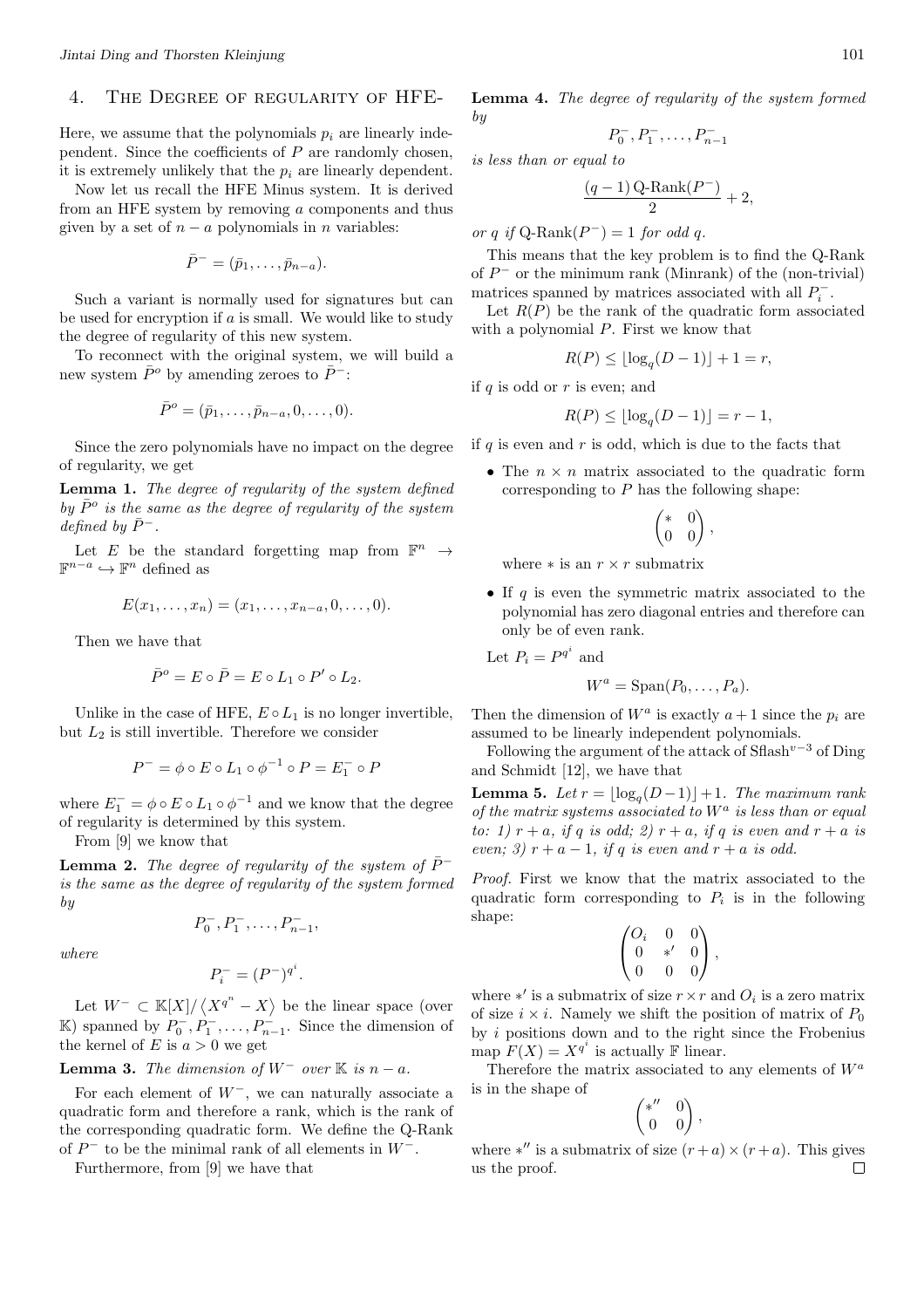**Proposition 1.** Let  $r = \lfloor \log_q(D-1) \rfloor + 1$ . The minrank *of the matrix systems associated to*  $\{P_0^-, P_1^-, \ldots, P_{n-1}^-\}$  *is less than or equal to: 1)*  $r + a$ *, if*  $q$  *is odd; 2)*  $r + a$ *, if*  $q$  *is even and*  $r + a$  *is even;* 3)  $r + a - 1$ *, if q is even and*  $r + a$ *is odd.*

*Proof.* Since the dimension of  $W^a$  is  $a+1$  and the dimension of  $W^-$  is  $n - a$ , we have that

$$
W^- \cap W^a \neq \emptyset.
$$

This means that there is a nonzero element of *W<sup>a</sup>* in *W−*. Then the lemma above gives us the proof.  $\Box$ 

Therefore we have

**Theorem 4.** Let  $r = \lfloor \log_q(D-1) \rfloor + 1$ . The degree of *regularity of the system formed by*

$$
P_0^-, P_1^-, \ldots, P_{n-1}^-
$$

*is less than or equal to*

*1)*

*2)*

$$
\frac{(q-1)(\lfloor \log_q(D-1) \rfloor +1 +a)}{2}+2,
$$

*if q is odd or if q is even and*  $r + a$  *is even;* 

$$
\frac{(q-1)(\lfloor \log_q(D-1) \rfloor +a)}{2} + 2,
$$

*if*  $q$  *is even and*  $r + a$  *is odd.* 

This is the main theorem of this paper.

#### 4.1. Application of the main theorem

Using the main theorem we will discuss the complexity of attacking some multivariate public key cryptosystems.

First, let us look at the case of the HFE Challenge 2. It is an HFE- system, which is defined over  $GF(q) = GF(2^4) =$ *GF*(16), where  $n = 36$ ,  $D = 4352$  and  $a = 4$ .

Since

$$
D = 4352 = 16^4 + 16^2 = 4096 + 256,
$$

we have that

$$
P_0(X) = \sum_{i,j,i \neq j, q^i + q^j \le D} a_{i,j} X^{16^i + 16^j} + \sum_{i \le 4} b_i X^{16^i} + C,
$$

which means that the corresponding matrix for  $P_0$  is in the form:

|           | $a_{0,1}$ | $a_{0,2}$ | $a_{0,3}$ | $a_{0,4}$ |   |   |
|-----------|-----------|-----------|-----------|-----------|---|---|
| $a_{1,0}$ | 0         | $a_{1,2}$ | $a_{1,3}$ | $a_{1,4}$ |   |   |
| $a_{2,0}$ | $a_{2,1}$ | 0         | $a_{2,3}$ | $a_{2,4}$ |   |   |
| $a_{3,0}$ | $a_{3,1}$ | $a_{3,2}$ |           | $a_{3,4}$ | O | , |
| $a_{4,0}$ | $a_{4,1}$ | $a_{4,2}$ | $a_{4,3}$ |           |   |   |
|           |           |           |           |           |   |   |

Therefore  $r = \lfloor \log_q(D-1) \rfloor + 1 = 4 + 1 = 5$  and the degree of regularity of the challenge over *GF*(16) is less than or equal to

$$
15 \times 8/2 + 2 = 62,
$$

and the complexity of an algebraic attack is more than  $2^{280}$ , which is worse than an exhaustive search.

We can also try to solve the system over *GF*(2). Namely we look at the system

$$
W^- = \text{Span}(P_0^-, \dots, P_{35}^{\{-}},
$$

as a system over a field which is viewed as a degree  $4 \times 36 =$ 144 extension over *GF*(2) instead of a degree 36 extension over  $GF(2<sup>4</sup>)$ . Following the same argument of the main theorem above we conclude that the degree of regularity of the system is less than or equal to

$$
(2-1) \times 8/2 + 2 = 6.
$$

**Remark 1.** Here we would like to make a very critical remark, namely we are looking at the system deduced from the HFE Challenge 2 over the field of  $GF(2<sup>4</sup>)$ , which is very **different** from the case of an HFE- system over *GF*(2), where  $n = 4 \times 36 = 144$ ,  $D = 4352$  and  $a = 4 \times 4 = 16$ , whose corresponding polynomial over the large field would have much more terms than the one from the original HFE Challenge 2.

In the case of the HFE Challenge 2, we now look at solving a system of 128 equations with 144 variables with degree of regularity at most 6. Therefore we expect to solve the system of equations at most degree 6. We can guess 16 variables, thus reducing the number of variables to 128. Since the number of monomials up to degree 6 in these 128 variables is

$$
\binom{134}{6} \approx 2^{33}
$$

the complexity of solving the system of equations is essentially the same as solving a linear system of this size (number of rows). If we solve it directly using Gaussian elimination, the complexity is estimated to be about  $\binom{134}{6}^3/3 \approx 2^{97}.$ 

However, there are two ways that might reduce the complexity. If we are able to reduce the degree of regularity to 5 by guessing a few more variables the matrix size will be roughly

$$
\binom{133}{5}\approx 2^{28}.
$$

We can also try to use solvers for sparse matrices, e.g., the Wiedemann algorithm, which have a lower complexity but generate less solutions. This can be done either directly on the degree 6 system or in combination with further guessing of variables. It is not clear how much these approaches affect the complexity.

Finally, let us look at the case of Sflash [24], where  $q =$  $2^7$ ,  $n = 37$  and  $r = 11$ . If we follow the same argument as above, we can conclude that

1) the degree of regularity of the system over  $GF(2^7)$  is roughly  $127 \times 6 + 2 = 764$  with 27 variables;

2) the degree of regularity of the system over *GF*(2) is roughly  $6 + 2 = 8$  with 189 variables.

This means that the complexity to solve these systems algebraically is extremely high. The results above show that the claims in [3] about the HFE Challenge 2 and Sflash far from being correct.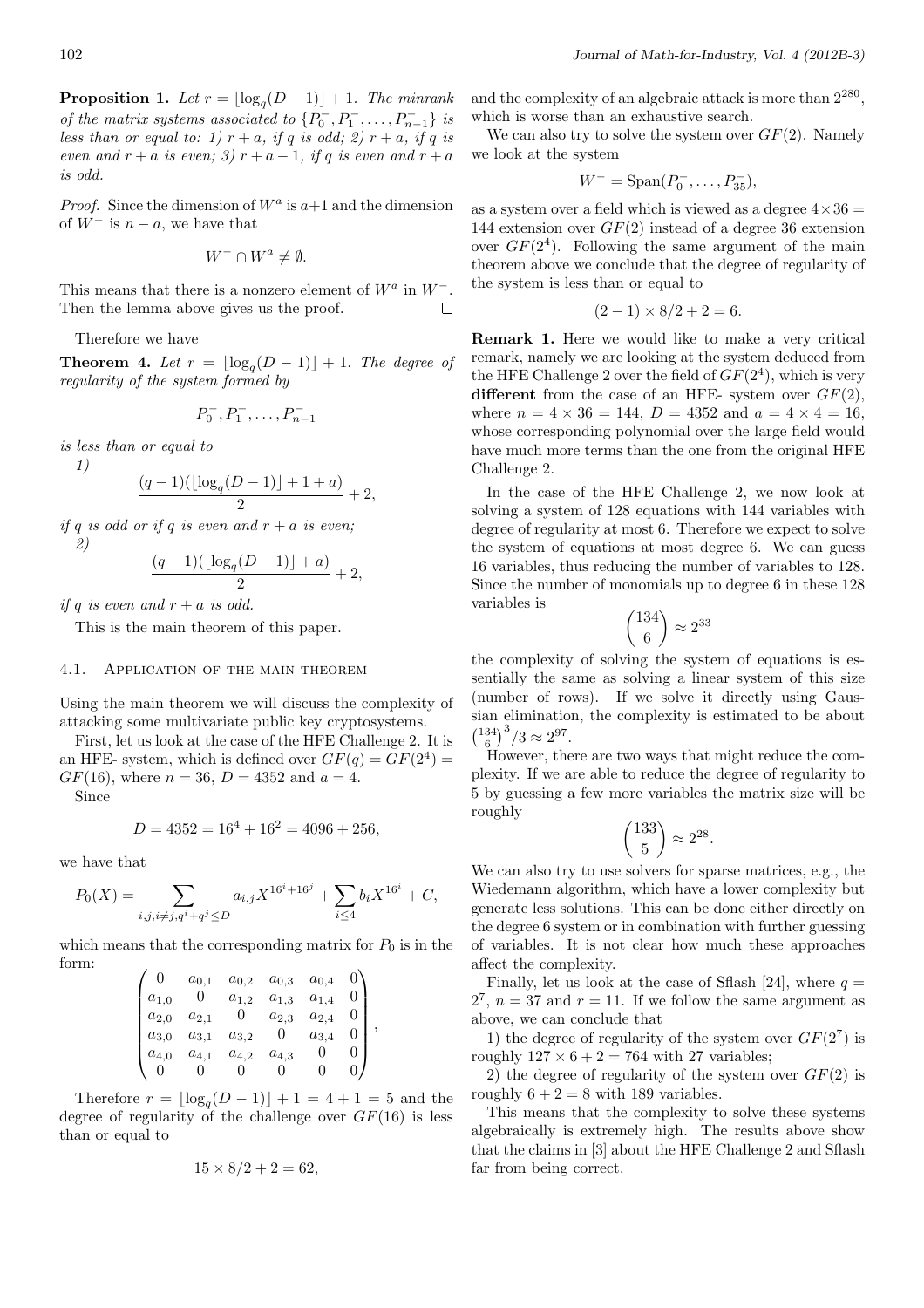# 5. Conclusion and Discussion

Following previous work [9], we prove a closed formula for the degree of regularity for the family of HFE Minus systems over a finite field of size *q*. This allows us to obtain an estimate of the complexity of breaking the HFE Challenge 2: *the complexity to break the HFE Challenge 2* directly using algebraic solvers is about  $2^{97}$ . The mathematical method used in this paper is based on the estimate of certain Minrank problems.

In a subsequent paper, we are now working to extend this work to the case of HKFv and HFEv-, which should lead to much better understanding of the security of related cryptosystems such as Quartz.

# **REFERENCES**

- [1] M. Bardet, J.-C. Faugère, and B. Salvy, *On the complexity of Gröbner Basis Computation of Semiregular Overdetermined Algebraic Equations*, International Conference on Polynomial System Solving - ICPSS, pp. 71–75, 2004.
- [2] C. Clough, J. Baena, J. Ding, B.-Y. Yang, and M.-S. Chen, *Square, a New Multivariate Encryption Scheme*, Topics in Cryptology - CT-RSA 2009, LNCS 5473, pp. 252–264, 2009.
- [3] N. Courtois, *Algebraic Attacks over GF*(2*<sup>k</sup>* )*, Cryptanalysis of HFE Challenge 2 and Sflash-v2*, Public Key Cryptography - PKC 2004, LNCS 2947, pp. 201– 217, 2004.
- [4] C. Clough and J. Ding, *Secure Variants of the Square Encryption Scheme*, PQCrypto 2010–The Third International Workshop on Post-Quantum Cryptography, LNCS 6061, pp. 153–164, 2010.
- [5] J. Ding, *Inverting Square Systems Algebraically is Exponential*, Cryptology ePrint Archive, Report 2011/275, 2011, eprint.iacr.org
- [6] J. Ding, *Mutants and Its Impact on Polynomial Solving Strategies and Algorithms*, Privately distributed research note, University of Cincinnati and Technical University of Darmstadt, 2006.
- [7] J. Ding, J. Buchmann, M. S. E. Mohamed, W. S. A. M. Mohamed, and R.-P. Weinmann, *Mutant XL*, First International Conference on Symbolic Computation and Cryptography – SCC 2008.
- [8] J. Ding, J. Gower, and D. Schmidt, *Multivariate Public Key Cryptography*, Advances in Information Security series, 2006.
- [9] J. Ding and T. Hodges, *Inverting the HFE System is Quasi-polynomial for All Fields*, CRYPTO 2011, LNCS 6841, pp. 724–742, 2011.
- [10] J. Ding, T. Hodges, and V. Kruglov, *Growth of the Ideal Generated by a Quadratic Boolean Function*, PQCrypto 2010, LNCS 6061, pp. 13–27, 2010.
- [11] J. Ding, T. Hodges, V. Kruglov, D. Schmidt, and S. Tohaneanu, *Growth of the Ideal Generated by a Multivariate Quadratic Function over GF(3)*, preprint.
- [12] J. Ding and D. Schmidt, *Cryptanalysis of SFlash v3*, Cryptology ePrint Archive, Report 2004/103, 2004, eprint.iacr.org
- [13] J. Ding, D. Schmidt, and F. Werner, *Algebraic Attack on HFE Revisited*, Information Security, 11th International Conference, ISC 2008, LNCS 5222, pp. 215–227, 2008.
- [14] V. Dubois and N. Gama, *The degree of Regularity of HFE systems*, ASIACRYPT 2010, LNCS 6477, pp. 557–576, 2010.
- [15] J.-C. Faugère and A. Joux, *Algebraic Cryptanalysis of Hidden Field Equation (HFE) cryptosystems using Gröbner bases*, CRYPTO 2003, LNCS 2729, pp. 44– 60, 2003.
- [16] M. R. Garey and D. S. Johnson, *Computers and Intractability, A Guide to the Theory of NPcompleteness*, W.H. Freeman, 1979.
- [17] L. Granboulan, A. Joux and J. Stern, *Inverting HFE Is Quasipolynomial*, CRYPTO 2006, LNCS 4117, pp. 345–356, 2006.
- [18] A. Kipnis and A. Shamir, *Cryptanalysis of the HFE Public Key Cryptosystem by Relinearization*, CRYPTO 1999, LNCS 1666, pp. 19–30, 1999.
- [19] R. Lidl and H. Niederreiter, *Finite Fields*, Encyclopedia of Mathematics and its Applications, 20, Cambridge University Press, 1997.
- [20] M. S. E. Mohamed, D. Cabarcas, J. Ding, J. Buchmann, and S. Bulygin, *MXL3: An Efficient Algorithm for Computing Gr¨obner Bases of Zero-Dimensional Ideals*, ICISC 2009, LNCS 5984, pp. 87–100, 2010.
- [21] T. Matsumoto and H. Imai, *Public Quadratic Polynomial-tuples for Efficient Signature Verification and Message Encryption*, EUROCRYPT 1988, LNCS 330, pp. 419–453, 1988.
- [22] J. Patarin, *Cryptanalysis of the Matsumoto and Imai Public Key Scheme of Eurocrypt'88*, CRYPTO 1995, LNCS 963, pp. 248–261, 1995.
- [23] J. Patarin, *Hidden Fields Equations (HFE) and Isomorphisms of Polynomials (IP): Two New Families of Asymmetric Algorithms*, EUROCRYPT 1996, LNCS 1070, pp. 33–48, 1996.